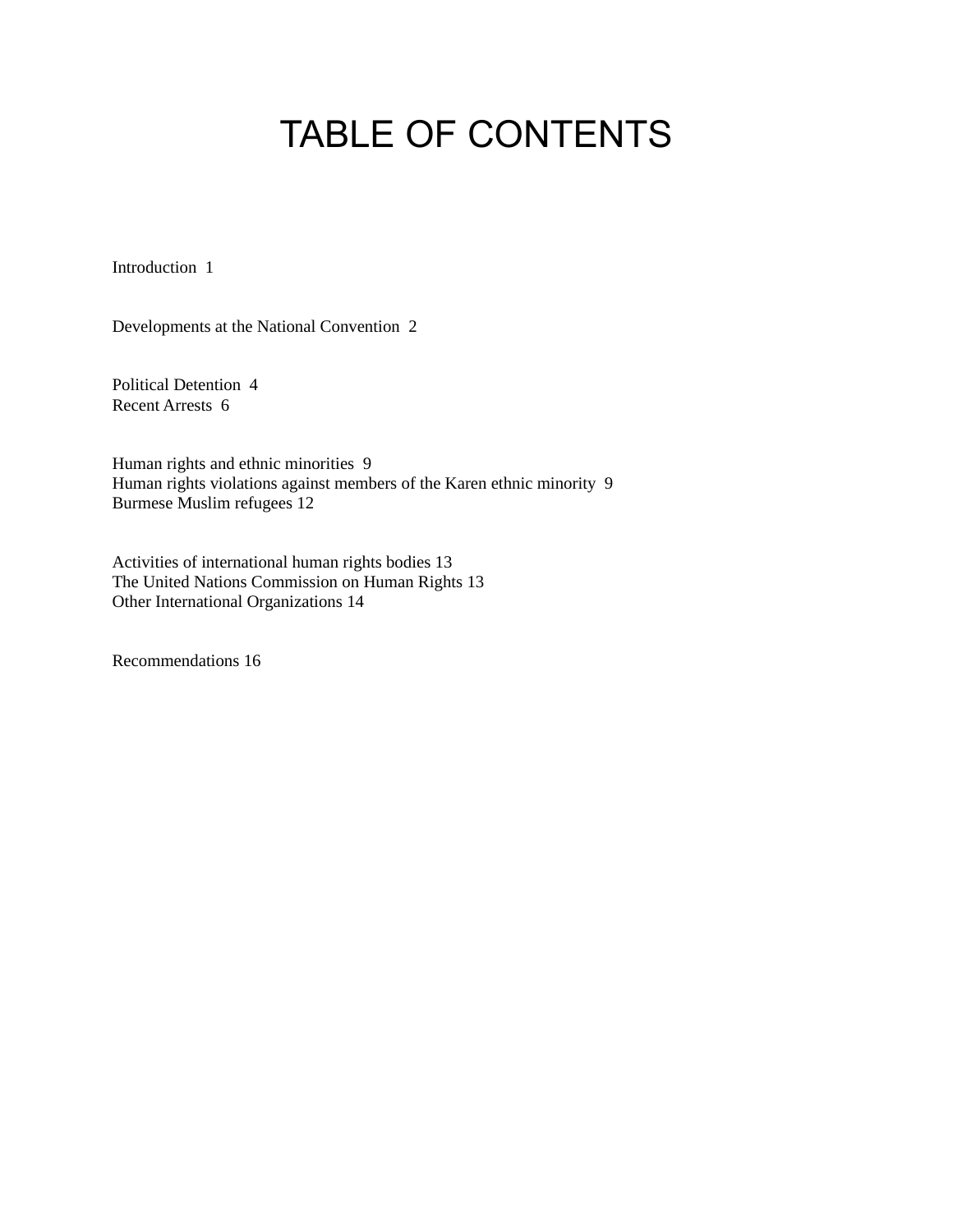## £MYANMAR @Human rights developments July to December 1993

*"While there are signs of relaxation of restrictions and some progress in economic, social and cultural rights, many civil and political rights are still severely restricted. Particularly, the right to life, liberty and security of person, freedoms from slavery, torture or cruel, inhuman or degrading treatment and punishment, freedoms of thought, opinion, expression, peaceful assembly and association are widely violated and ignored especially in connection with forced labour, forced relocation, political activities including activities related to political parties and the National Convention."*[1](#page-1-0)

#### **Introduction**

Amnesty International welcomes certain incremental improvements which the State Law and Order Restoration Council (SLORC), Myanmar's military authorities, have made in regards to the human rights situation. However the organization remains concerned that a system of repression is still in place which is being used to violate the fundamental human rights of the people of Myanmar. During 1993 nonviolent critics of the SLORC were arrested and sentenced to long terms of imprisonment, and ethnic minorities, particularly the Karen, were still at grave risk of repressive measures by the Myanmar security forces in the course of their counterinsurgency operations. Torture and ill-treatment of both ethnic minorities during forced portering and of political prisoners in Myanmar's jails continues to be a common occurrence. Some 70 prisoners of conscience remain in detention, most of whom have been sentenced after blatantly unfair trials. Other prisoners of conscience who have been released are routinely subjected to intimidation, which takes the form of surveillance, threats, and interrogation. Delegates to the SLORCcontrolled National Convention have also been subject to similar repressive measures which have denied them the rights to freedom of expression and assembly.

Improvements which have been made include the release of some 2,000 political prisoners from April 1992 until December 1993, leaving an estimated several hundred in detention. Military tribunals, which used unfair trial procedures to sentence hundreds of political prisoners to long terms of imprisonment, have been abolished. Most recently in October the SLORC withdrew its previous reservations to Articles 15 and 37 of the Convention on the Rights of the Child to which it had acceded in July 1991. Articles 15 and 37 respectively guarantee all children the right to freedom of association and the right not to be tortured, and are now fully applicable in Myanmar. The SLORC has also agreed to begin working with the International Committee of the Red Cross (ICRC) to train military officers in international humanitarian law and the four 1949 Geneva Conventions to which Myanmar acceded in August 1992. In January the SLORC commuted all death sentences to life imprisonment and reduced all sentences of more than 10 years to 10 years; however, only those sentences handed down from 18 September 1988 to 31 December 1992 were affected by this decree. Amnesty International welcomes these improvements, but is concerned that the SLORC has refused to make more fundamental changes in its human rights policy and

AI Index: ASA 16/03/94Amnesty International January 1994

<span id="page-1-0"></span><sup>1</sup>Oral Statement made by the United Nations (UN) Special Rapporteur on Myanmar, Professor Yozo Yokota, to the Third Committee of the General Assembly on 24 November 1993.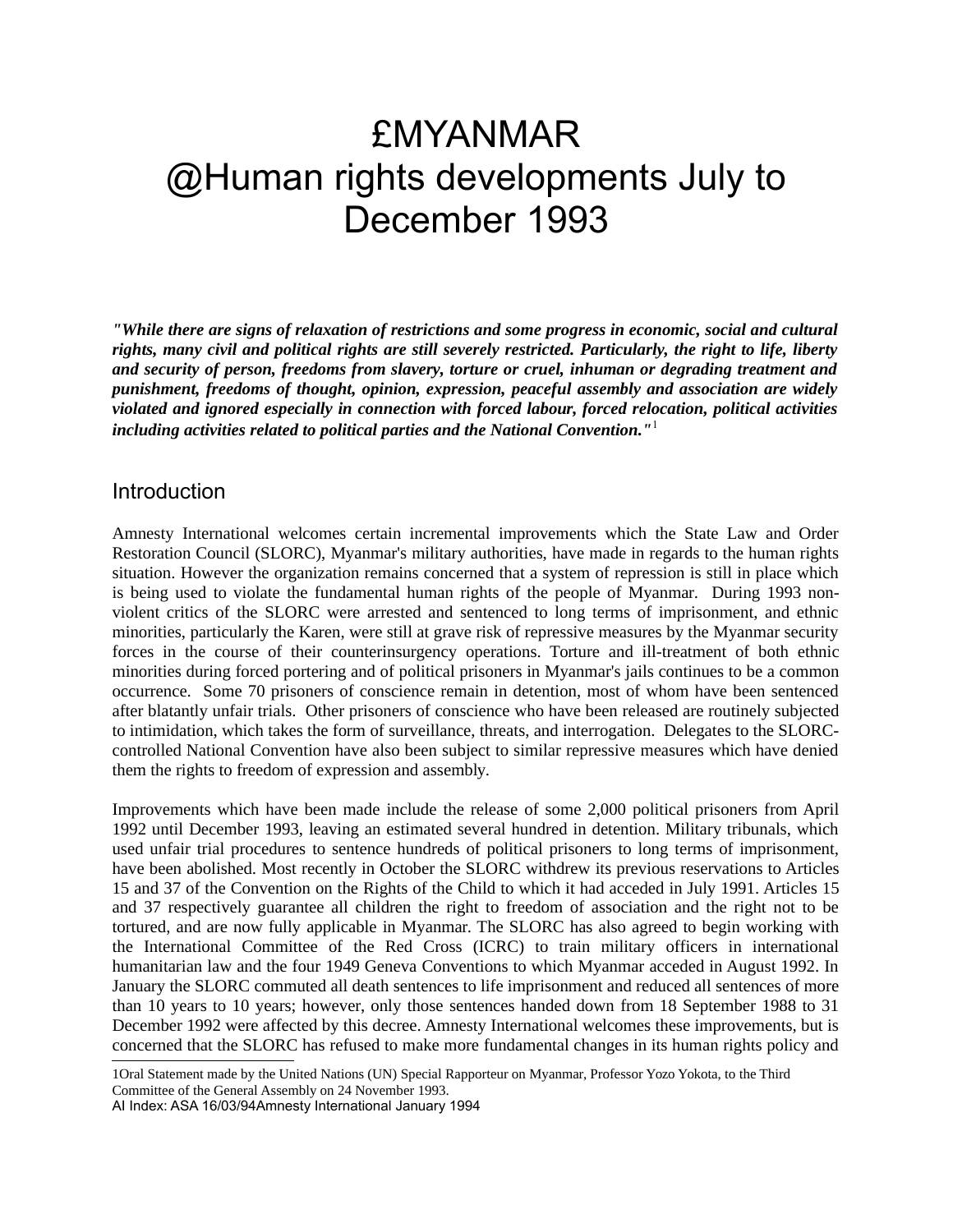practice.

## Developments at the National Convention

The National Convention, which was initially convened by the SLORC on 9 January 1993 in order to establish principles for the drafting of a new Constitution,<sup>[2](#page-2-0)</sup> met intermittently throughout the year. In the context of the Convention, the rights to freedom of expression and assembly were severely curtailed by the SLORC. At least 17 people were arrested in December 1992 and January 1993 for distributing leaflets criticizing the forthcoming Convention. Delegates were also closely supervised by the Military Intelligence Service (MIS) during the first session of the Convention and MIS personnel were assigned to each dormitory where delegates stayed.

On 7 June during the plenary session of the Convention after a two month recess, Chief Justice U Aung Toe, the Chairman of the National Convention Convening Work Committee, reiterated the need for the defence services' "*leading role in national politics*". He also proposed both regional and national legislative bodies with "*participation of the representatives of the Defence Services*" and a non-elected president. In conclusion he called for "*the Defence Services commander-in-chief to exercise state power in accordance with the constitutional provisions in times of national emergency...*"

Intimidation of delegates in the form of warnings and threats continued during the mid-year Convention sessions. On 28 June, while panel discussions were taking place at the Convention, SLORC Secretary-1 Lieutenant General Khin Nyunt indirectly warned delegates in a speech to civil servants: "*...if the delegates use their rights wrongfully by using the National Convention as a political platform, the aims and objectives of the National Convention will be diverted.*" An elected member of parliament from the Chin State made a speech on 11 June criticizing the SLORC's proposal to rename the states, and was reportedly later reprimanded by the Chairman of the National Convention Convening Work Committee. Subsequently the SLORC required that all speeches by delegates be approved by Convention officials before their presentation.

The plenary session reconvened again on 9 August, when delegates submitted 22 reports setting out their views on the basic principles for the drafting of the constitution. Despite reports of intimidation, some delegates publicly disagreed with the SLORC's vision of the country's political future. Delegates from the Shan Nationalities League for Democracy (SNLD) made the following statement: "*If a system of genuine multiparty democracy is to be practised, the political parties should be allowed to organize freely and they should not be controlled and restricted under the law.*" The party also called for a parliamentary administration because "*...we do not have the power to restrain the president from becoming a dictator in our country...*". The SNLD further urged "*A provision for freedom of writing, publication, speech and expression*". The Kokang Democracy and Unity Party also called for freedom of expression: "*...the national races of the Union shall have the right to create their own destiny in accordance with their own literature, customs, and traditions...The national races shall enjoy freedom to publish and distribute newspapers, journals and magazines...*"

The final plenary session of 1993 was convened on 6 September. On 9 September U Aung Toe, Chairman

<span id="page-2-0"></span><sup>2</sup>The 1974 Constitution was suspended when the SLORC seized power on 18 September 1988 and declared martial law; subsequently they have ruled by decree. Almost 700 delegates attended the National Convention, 120 of them elected members of the People's Assembly including some 90 from the National League for Democracy (NLD), which had won the 1990 elections. Amnesty International January 1994AI Index: ASA 16/03/94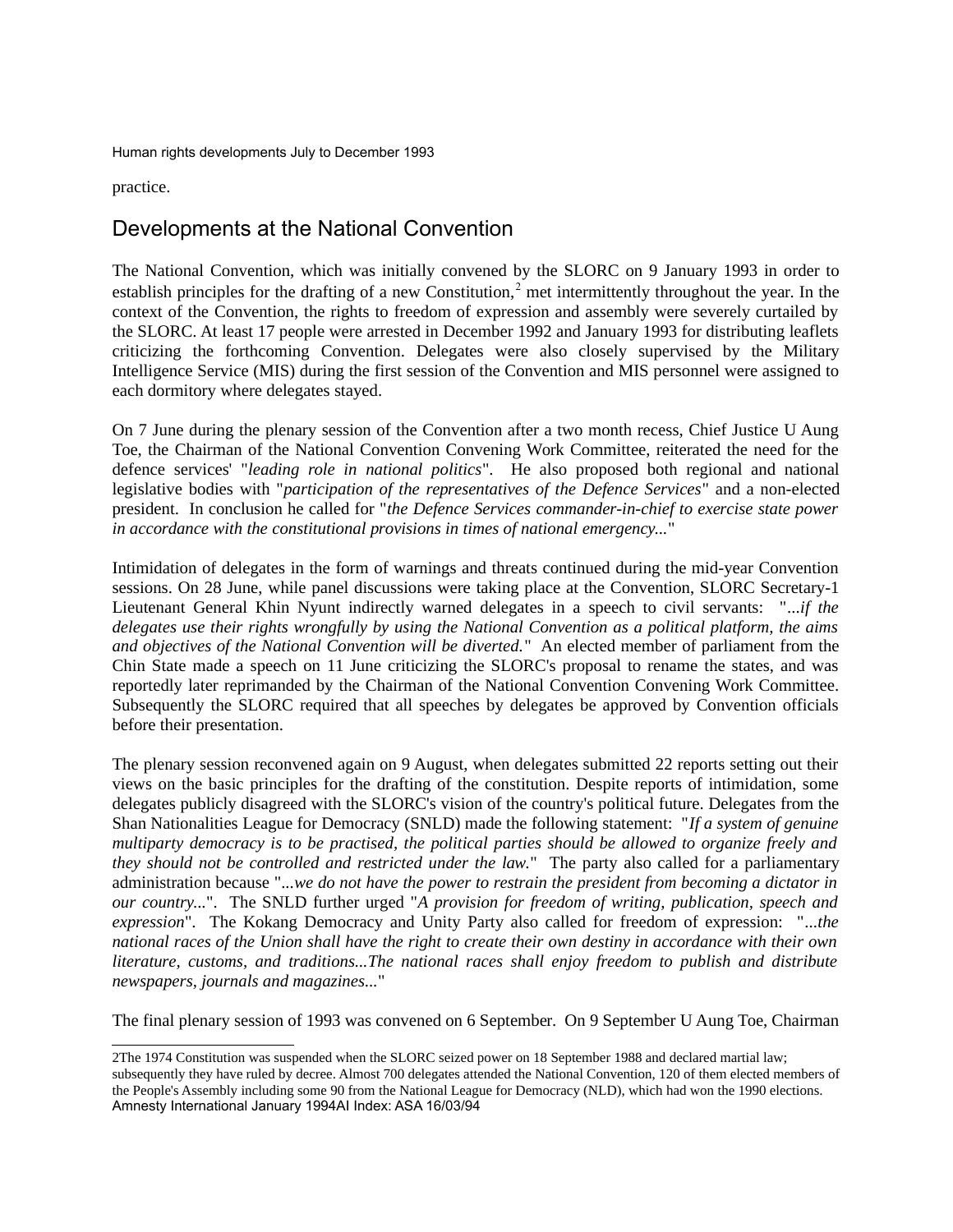of the National Convention Convening Work Committee, presented the Committee's "*basic principles on which the fundamental principles of the state should be based*", which he claimed was "*a serious appraisal*" of the 22 delegates' reports. The principles call for a president as head of state elected by an electoral college; a bicameral union legislature and regional and state legislatures; and the participation of members of the defence services in all legislative bodies and all levels of administration. The principles also provide that public service personnel should "*stay clear of party politics*". The "*fundamental rights and duties of citizens*" include: "*2. Every citizen shall enjoy justice, liberty and equality, as prescribed by the constitution. 3. No citizen shall be detained for more than 24 hours without a court order...8. It is the responsibility of every citizen to ensure the peace and tranquillity of the general public and the prevalence of law and order.*" The principles further stipulate that the Commander-in-Chief shall have the right to use state power in a state of emergency. Under principles relating to the penal code and sentences, two provisions are set out: "*1. There shall be no right to allow the prescription of any retroactive penal codes. 2. There shall be no right to hand down any sentences that tarnish and disgrace human dignity.*"

Although the majority of the delegates publicly agreed with the prominent role assumed by the military in the nation's political structure, some delegates who were members of political parties, including the NLD, were evidently disappointed by the SLORC's declaration of principles for constitution-drafting. The NLD objected to what it saw as the SLORC's failure to allow for further discussion, particularly the issue regarding the military's role in government. According to reports, Aung Shwe, Chairman of the NLD, and Khun Tun Oo, leader of the Shan Nationalities League for Democracy (SNLD) were both threatened by the SLORC for their public opposition to the military's continued hold on power and their calls for "*a genuine democracy*" in which the military would be subordinate to an elected parliament.

On 16 September the convention was adjourned by Lieutenant General Myo Nyunt, Chairman of the National Convention Convening Commission, until 18 January 1994 "*to enable the delegates to...prepare, research and collect data to present suggestions on chapter headings such as state structure when the National Convention resumes in the near future.*" Lieutenant General Khin Nyunt said in a 4 August interview with the Singapore *Business Times* that: "*The next step will be the drafting of the new Constitution, and based on it we will have a new government and the transfer of power.*" However the SLORC has not yet set a timetable for the actual drafting of the Constitution or for the transfer of power to a civilian government.

### Political Detention

In April 1992 the SLORC began to release political prisoners, thousands of whom had been arrested during the military crackdown of the pro-democracy movement from 1988 to 1991. The SLORC continued to report releases of political prisoners throughout 1993 but did not publish their names. At the end of December, some 2,000 political prisoners had reportedly been released, but hundreds more remain in detention. Those who are still detained include Nobel Peace Prize laureate and prisoner of conscience Daw Aung San Suu Kyi, who is now in her fifth year of house arrest. According to media reports, at the end of October Foreign Minister Ohn Gyaw claimed during an unofficial visit to Japan that the restrictions placed on her movements were applied in accordance with Myanmar domestic law. He reiterated the SLORC position that she would be free to leave the country at any time if she joins her family in the United Kingdom. In this regard, Amnesty International renews its call for Aung San Suu Kyi to be released immediately and without any conditions placed on her freedom.

AI Index: ASA 16/03/94Amnesty International January 1994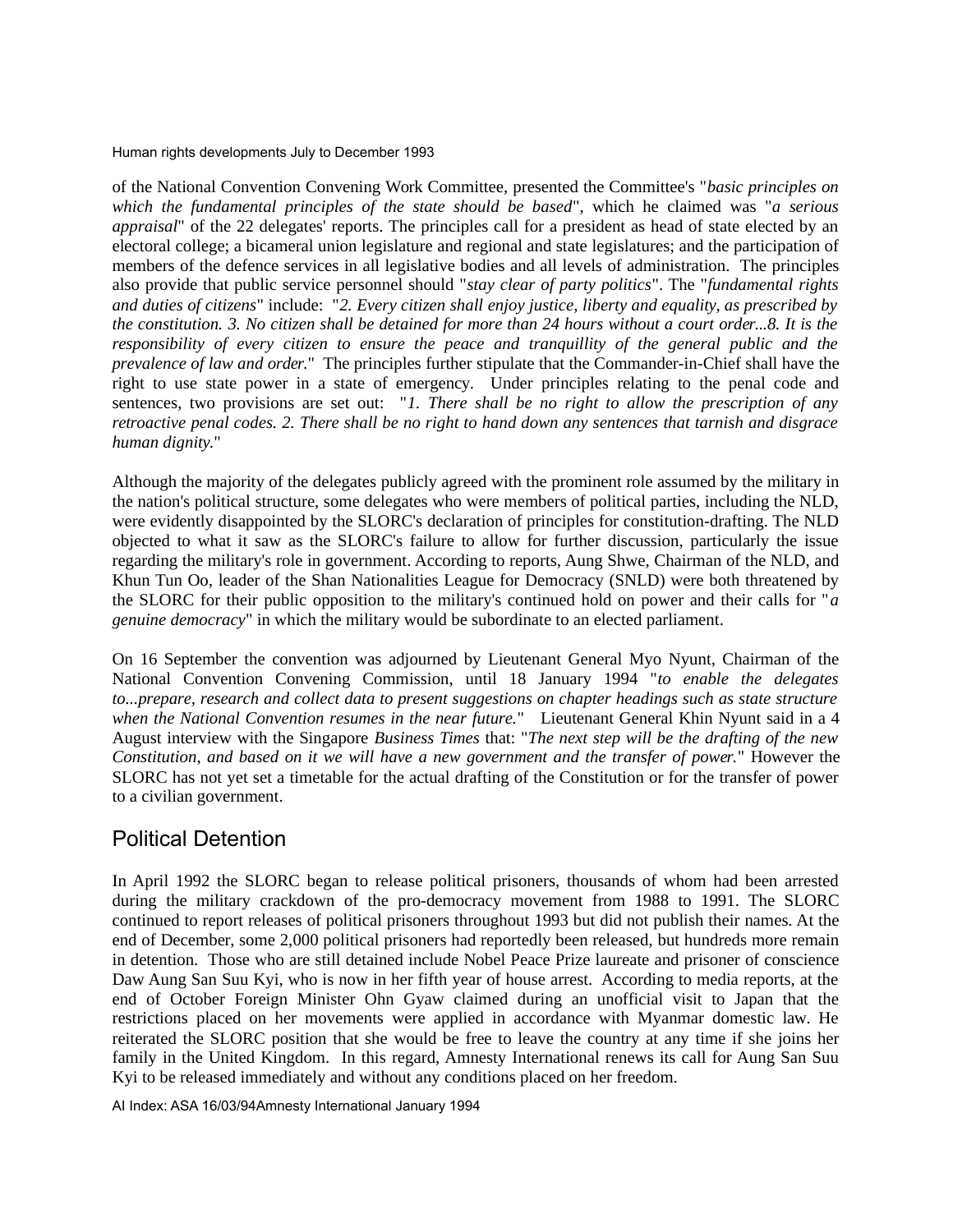Amnesty International also remains concerned about prison conditions of political prisoners, which often constitute cruel, inhuman or degrading treatment. Torture and ill-treatment, sometimes resulting in deaths in custody, has been routine in Myanmar's prisons. Most recently on 13 October Aing Ko, aged 31, died after not receiving treatment for an unspecified illness at Thayet Prison, Upper Myanmar. Although further details are not available, Amnesty International believes that lack of medical care may have contributed to the death of Aing Ko. Amnesty International is also concerned about the health of Paw U Tun **alias** Min Ko Naing, a prominent student leader who has been imprisoned since March 1989. After his arrest there were widespread reports that he had been severely tortured and as a result was in poor health. In August during a visit to Myanmar, members of the United States (USA) Congress were able to meet with him briefly at Insein Prison, and reported that he appeared weak and disoriented. Visits to political prisoners by non-family members are almost never permitted, and this occasion was evidently the first time that Paw U Tun had been seen by outsiders. Paw U Tun is being held in solitary confinement in a dark cell although he is able to see his family for 15 minutes every two weeks, something which is normally granted to political prisoners in Myanmar only after being sentenced. He was sentenced in late 1991 to 15 years' imprisonment by a military tribunal which was blatantly unfair.<sup>[3](#page-4-0)</sup> Amnesty International is calling for a review of Paw U Tun's trial and sentence, and is further concerned that he is held in conditions amounting to cruel, inhuman or degrading treatment.

The Congressmen were also permitted to see retired General Tin U and retired Colonel Kyi Maung, two prisoners of conscience and prominent NLD leaders also held at Insein Prison. Tin U, a founder and Chairman of the NLD, was arrested at the same time as Aung San Suu Kyi in July 1989. He is in his late 60's. Kyi Maung, now in his mid 70's, led the NLD to victory in the May 1990 general elections. He was arrested in September 1990 during a SLORC crackdown on those members of parliament-elect who had urged the SLORC to convene the National Assembly after the elections. Both were sentenced to long terms of imprisonment by military tribunals and subsequently have been allowed brief visits from their families once every two weeks. Both had reportedly received visits in April by two former USA Congressmen, the first time outsiders gained access to any political prisoners.<sup>[4](#page-4-1)</sup>

#### Recent Arrests

The SLORC continued to arrest members of the political opposition in mid-1993, including students and NLD activists. On 7 July students staged a demonstration at the Hlaing campus of Yangon (Rangoon) University to commemorate the anniversary of the student union building's demolition by security forces in 1962 when scores of students were killed. During the 1993 demonstration an unknown number of students evidently raised the Flying Peacock flag, the traditional symbol of political opposition in Myanmar. U Soe Min, a tutor, reportedly began to beat Maung Nyan Lin, the student who was carrying the flagpole, who was then arrested by Military Intelligence personnel present at the scene. Some reports indicate that Maung Nyan Lin had initially hit U Soe Min with the flagpole, although it remains unclear whether or not this actually occurred. Several other students were reportedly arrested at the same time, although Amnesty International has no further details about the circumstances of their arrests. Maung

<span id="page-4-0"></span><sup>3</sup>Although military tribunals were abolished by the SLORC in September 1992, dozens of political prisoners who were tried by them remain imprisoned. Tribunals used procedures falling far short of international fair trial standards, including the right to judicial appeal.

<span id="page-4-1"></span><sup>4</sup>Access to political detainees was denied to the United Nations Special Rapporteur on Myanmar, Professor Yozo Yokota, during his December 1992 visit to Myanmar.

Amnesty International January 1994AI Index: ASA 16/03/94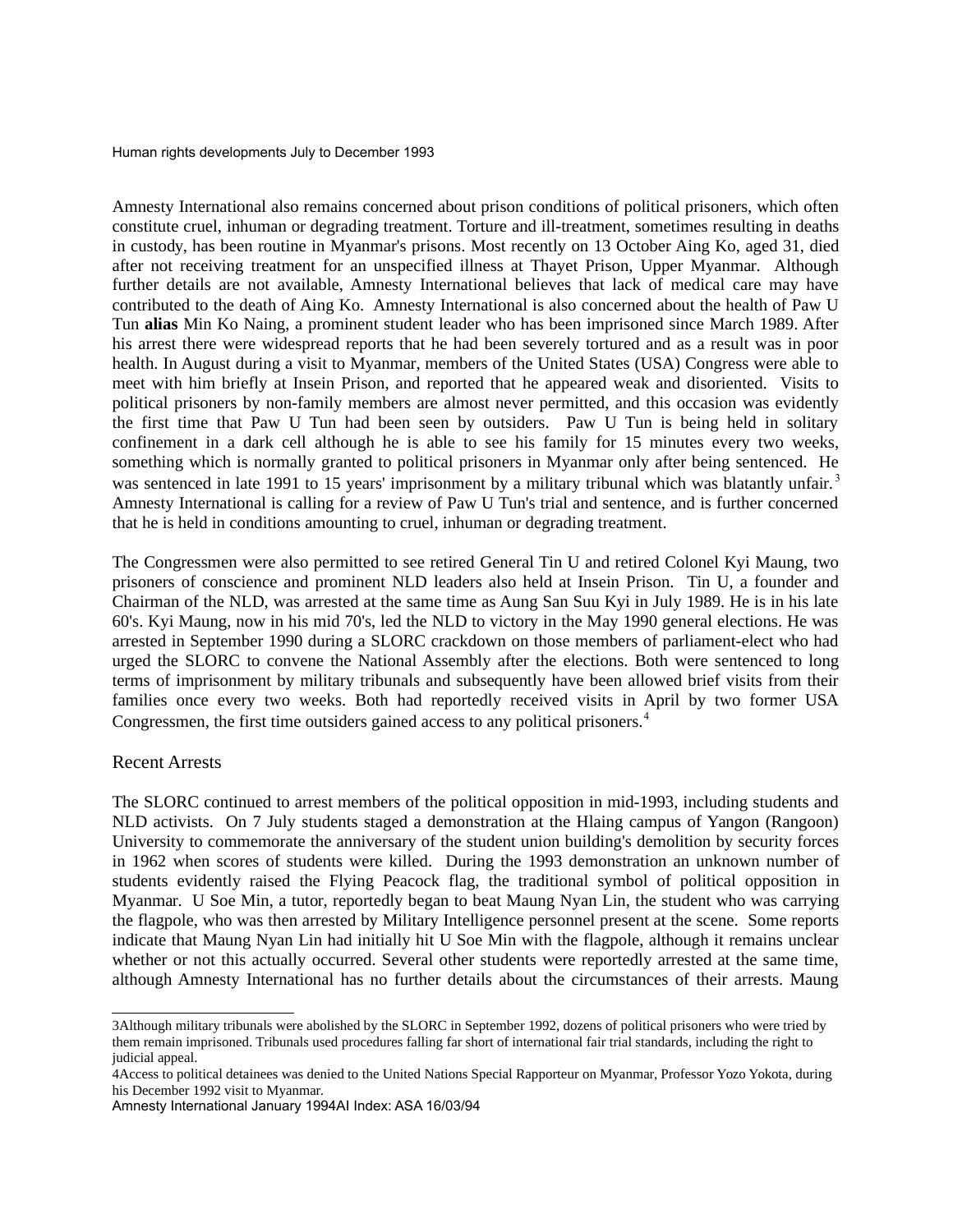Nyan Lin, an Economics student, was reportedly later sentenced to five years' imprisonment, along with five other unnamed students who were arrested at the same time, and there are further reports that he was beaten in detention. Amnesty International is concerned that he may not have received a fair trial, and that he may have been ill-treated while in detention.

Amnesty International also learned that Tin Soe, a member of parliament-elect and NLD township office Chairman, was sentenced to two years' imprisonment on 18 August 1993. No further information is available about his arrest and trial, but Amnesty International is concerned that he may be a prisoner of conscience, arrested solely for the non-violent expression of his political views. Other NLD activists Dr Aung Khin Sint and his assistant Than Min were arrested on 3 August 1993 for writing and distributing letters and leaflets to delegates at the National Convention. Dr Aung Khin Sint is a Convention delegate and the NLD member of parliament-elect for Mingala Taungnyunt (1) constituency in Yangon; Than Min is an NLD Executive Committee member in Mingala Taungnyunt township. The authorities allege that Dr Aung Khin Sint wrote a letter in April 1993 addressed to "*Esteemed National Convention delegates chosen by the SLORC*" which was copied and posted by Than Min to all the delegates. The authorities also claim that in June 1993 Dr Aung Khin Sint distributed by mail "*seven selected points from the paper presented at the National Convention by the NLD*" to the NLD National Convention delegates; and that Than Min made copies of points presented by the Shan State Kokang Democratic Party at the National Convention which were given to him by Dr Aung Khin Sint. The authorities state that Dr Aung Khin Sint used the official address list of delegates, given to each National Convention delegate, to distribute the above material.

The authorities further alleged that Dr Aung Khin Sint "*has abused his privilege of attending the National Convention as a delegate, has sent threatening and anonymous letters to National Convention delegates and to his own party members and is secretly and unscrupulously engaged in political agitation...with intent to undermine the National Convention*". Amnesty International has no evidence however, of any threats having been made by Dr Aung Khin Sint and believes that he did no more than express his views on the progress of the Convention's discussions to fellow members of the Convention and the NLD. Some reports indicate that Dr Aung Khin Sint was attempting to encourage NLD members of parliamentelect to oppose the military's continued leading role in the country's future political life.

According to the SLORC's written response to the Special Rapporteur on Myanmar's Report to the UN General Assembly in October 1993,<sup>[5](#page-5-0)</sup> Dr Aung Khin Sint and Than Min were charged under Section 5J of the 1950 Emergency Provisions Act which states: "*He who...causes or intends to disrupt the morality or the behaviour of a group of people or the general public, or to disrupt the security or the reconstruction of stability of the Union...shall be sentenced to seven years in prison, a fine or both.*" The SLORC commented that "*Both were found to have instigated the delegates attending the National Convention by surreptitious means to cause disruption and disorder among the delegates.*" They were also charged under Sections 17 and 20 of the Registration of Printers and Publishers Law, which allows for 14 years' imprisonment for printing and publishing material without registering it with the authorities. In relation to that charge, the SLORC claimed "*The infringement of this law for illegal action mentioned above, including letters of threat to the delegates.*" Dr Aung Khin Sint was further charged under Section 5 (1) (4) of the Myanmar Official Secrets Act, which concerns improper use of official secret documents. In

<span id="page-5-0"></span><sup>5</sup>The UN Special Rapporteur on Myanmar submitted a report to the 48th Session of the General Assembly, which contained reports of human rights violations and included the SLORC's response by *note verbale* dated 17 October 1993. For a fuller discussion, please see below.

AI Index: ASA 16/03/94Amnesty International January 1994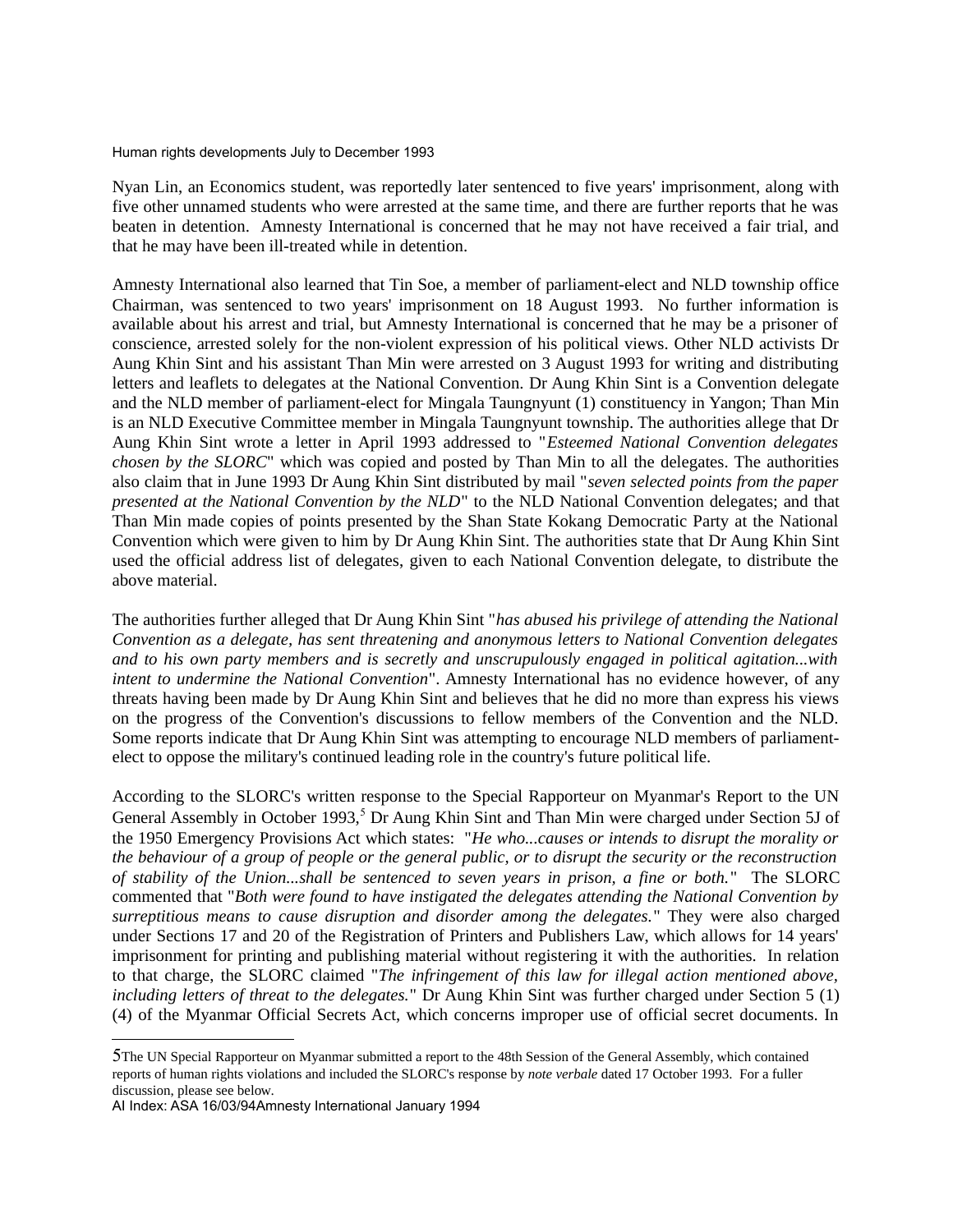this regard the SLORC stated that "*He infringed the above law by making use of an official document in committing the above-mentioned illegal acts.*"

Dr Aung Khin Sint and Than Min were both sentenced to 20 years' imprisonment on 15 October 1993, although Amnesty International has no further details of their trials. Amnesty International considers both Dr Aung Khin Sint and Than Min to be prisoners of conscience, arrested solely for the peaceful expression of their political views, and is calling for their immediate and unconditional release. The organization is further concerned that the vaguely-worded provisions of the Myanmar Official Secrets Act, the Registration of Printers and Publishers Law, and the 1950 Emergency Provisions Act have been used to sentence prisoners of conscience to long terms of imprisonment for their non-violent political opposition activities.

Dr Aung Khin Sint had previously been arrested in October 1990 at the same time as many other members of parliament-elect, and was released after several weeks. He is a 58-year-old medical doctor and a former Assistant Director of the Health Education Department and former Chairman of the Union of Health Service Personnel. He was the secretary of the Burma Medical Association and Chairman of the Union of Health Servants during the pro-democracy movement of 1988. When the NLD was founded he became a member and contested the general elections in May 1990.

At least 10 other NLD activists were arrested in mid-1993, including Ma Thida, a 27-year-old well-known fiction writer and surgeon who was arrested on 7 August. She had served as Daw Aung San Suu Kyi's campaign assistant during the pro-democracy movement and at the time of her arrest worked at the Muslim Free Hospital in Rangoon. She was reported to have had some gastric problems since her arrest, but following official concern about her health she has begun to receive food from her family. In a related arrest, Khin Maung, a former NLD township chairman, was arrested on 27 July. He had recently helped to form a faction of the NLD which did not agree with those in the party whom they believed cooperated too closely with the SLORC. Others who were arrested for NLD opposition activities are: Bo Lay, a student arrested 7 July; Han Sein, an NLD supporter arrested 10 August; Kyaw Than, a former NLD township Chairman arrested 4 August; Kyi Myint, an NLD MP-elect arrested 11 August; Lwin Oo, an NLD supporter arrested 10 August; Nay Tin Myint, a university student arrested 7 August; Thet Oo, a university student arrested on 19 June; and Tin Tun, an NLD supporter arrested on 10 August.

Before being brought to trial on 27 September all 10, including Ma Thida and Khin Maung, were held in incommunicado detention until they were charged under three laws commonly used to sentence political opponents of the SLORC to long terms of imprisonment. They were charged under Section 17(1) of the 1908 Unlawful Associations Act, which states: "*Whoever is a member of an unlawful association,...or in any way assists the operations of any such association, shall be punished with imprisonment for a term which shall not be less than two years and more than three years...*". In this regard they were accused of distributing materials which had been published by opposition groups operating outside of Myanmar. The 10 were also charged under Section 5(J) of the 1950 Emergency Provisions Act. In relation to the written material which they had allegedly distributed, they were charged under Sections 17 and 20 of the 1962 Printers and Publishers Act.

On 15 October all 10 defendants were sentenced to 20 years' imprisonment each: they received sentences of three years under the Unlawful Associations Act; seven years under the Emergency Provisions Act; and 10 years under the 1962 Printers and Publishers Law. Amnesty International is concerned that the

Amnesty International January 1994AI Index: ASA 16/03/94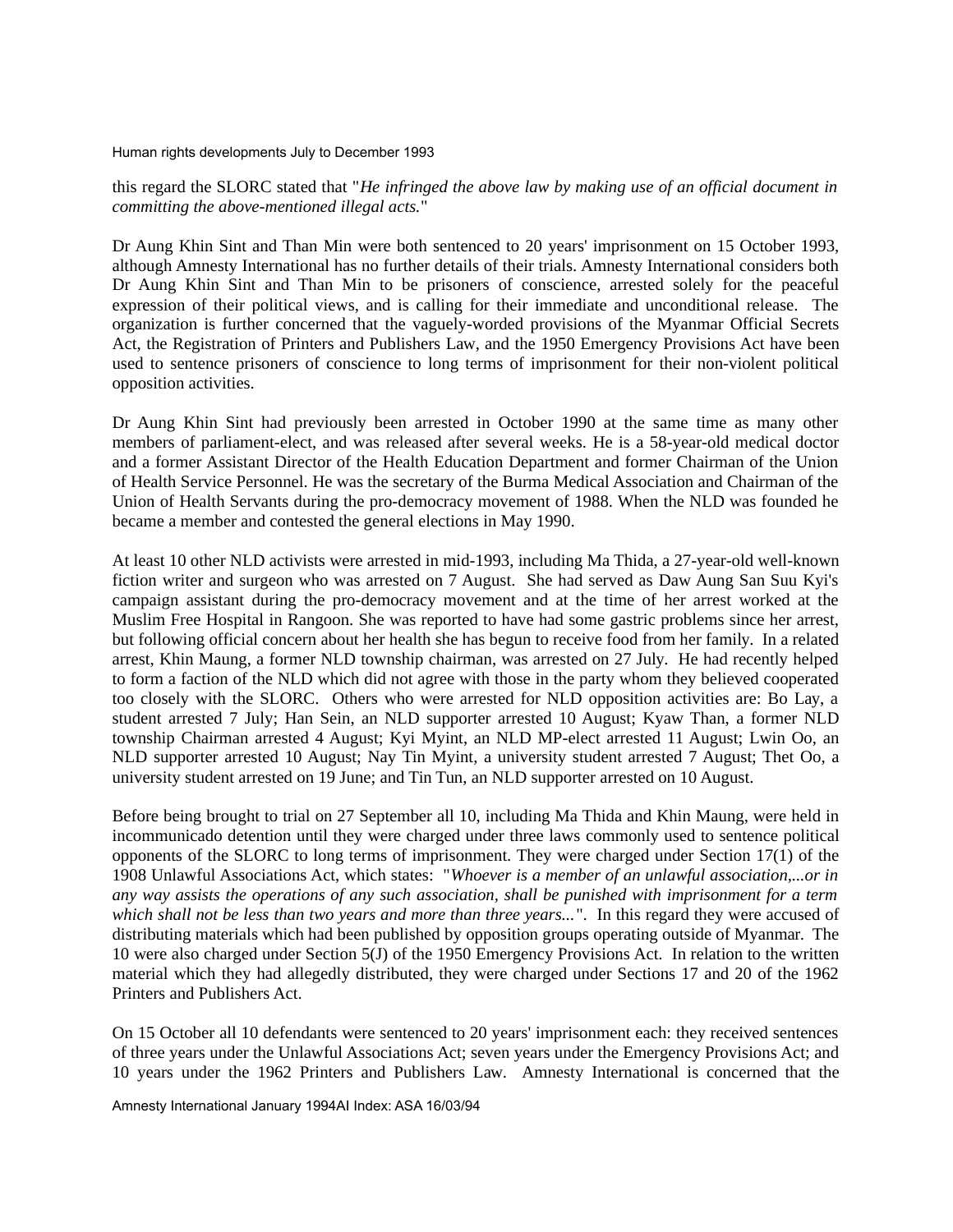vaguely-worded provisions of these three laws were used to sentence them to long terms of imprisonment for their non-violent political opposition activities, and is calling for a review of the charges brought against them. Amnesty International believes that Khin Maung, Bo Lay, Han Sein, Kyaw Than, Kyi Myint, Lwin Oo, Nay Tin Myint, Thet Oo, and Tin Tun may be prisoners of conscience, and is seeking further information about their cases. The organization considers Ma Thida to be a prisoner of conscience, imprisoned solely for her peaceful activities in the NLD, and calls on the SLORC to release her immediately and unconditionally.

#### Human rights and ethnic minorities

Human rights violations committed against members of ethnic minorities, who live mostly in the areas surrounding the central Burman plain, have been endemic since at least 1984. Although nine ethnic minority armed opposition groups have signed ceasefire agreements with the SLORC since 1989,<sup>[6](#page-7-0)</sup> several other groups, including the Karen National Union (KNU), are still fighting for greater autonomy from the central Myanmar authorities. The *tatmadaw*, or Myanmar armed forces, continues to carry out its counter-insurgency policies in areas of armed opposition, and as a result, civilian populations in the Kayin (Karen), Kayah, Shan, and Mon states are subject to repression, characterized by forced relocation of entire villages, forced unpaid labour and portering duties, extrajudicial killings, torture and ill-treatment.

Human rights violations against members of the Karen ethnic minority

In April 1993 Amnesty International interviewed scores of Karen refugees who had fled to Thailand to escape ongoing human rights violations committed by the *tatmadaw*, including ill-treatment and extrajudicial killings.<sup>[7](#page-7-1)</sup> In October 1993 the organization was able to interview newly-arrived Karen refugees who had subsequently left Myanmar in mid-1993. They reported more recent human rights violations, including ill-treatment and extrajudicial killings, particularly in the context of the arbitrary seizure of civilians for forced portering duties. Many of those who gave testimonies to Amnesty International expressed fear of ill-treatment or harassment by the authorities on their return to Myanmar if their identities were revealed or could be established. In the material that follows Amnesty International has therefore left out details that would identify its sources, including the names of villages in Hlaingbwe and Hpa'an townships where violations took place.

Almost all of those interviewed in October 1993 were farmers or day labourers from Hlaingbwe township, an area where the Karen National Union (KNU) is active. However, the *tatmadaw* controls the territory in the township, taking porters and patrolling villages on a regular basis as part of their counterinsurgency campaign against the KNU. Porters are characteristically seized by the *tatmadaw* and forced to carry loads of rice and ammunition from one military camp to another. They are usually not told how long they will be forced to serve, are typically given little or nothing to eat, and are often beaten and sometimes killed if they attempt to escape or do not perform their duties to the satisfaction of the *tatmadaw.*

<span id="page-7-0"></span><sup>6</sup>They are: the Palaung State Liberation Party; the Pa-O National Organization; the Shan State Progressive Party; the Kachin Defence Army; the Kayah National Guard; the Myanmar National Democracy Alliance (Kokang); the Myanmar National Solidarity Party (Wa); the New Democratic Army (Burmese Communist Party); and the Shan State Army.

<span id="page-7-1"></span><sup>7</sup>Please see *Myanmar: The climate of fear continues, members of ethnic minorities and political prisoners still targeted*, 8 October 1993, AI Index ASA 16/06/93.

AI Index: ASA 16/03/94Amnesty International January 1994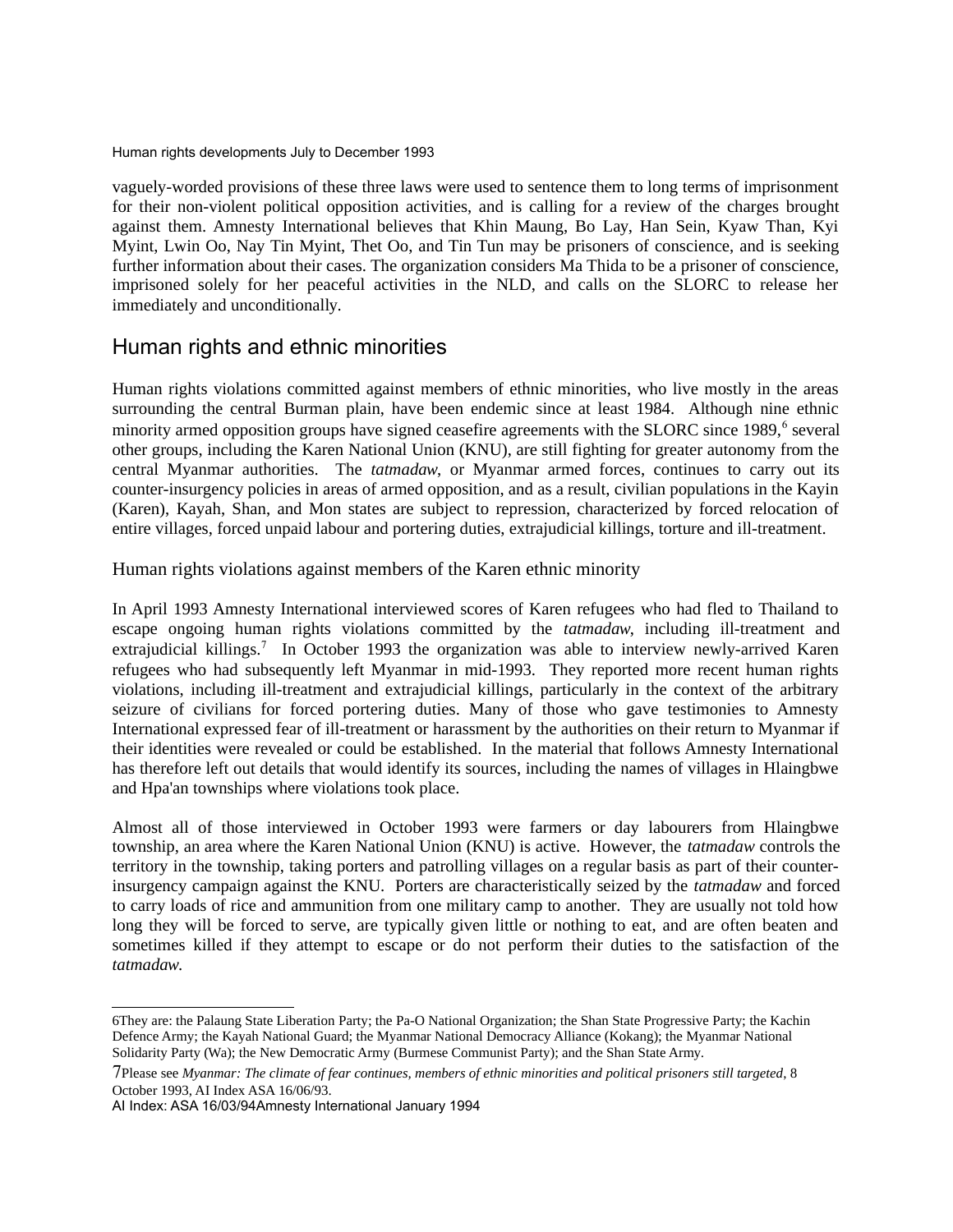A man from Hpa'an township who was seized as a porter for 10 days in July 1993 was beaten on the chest and slapped in the face by the *tatmadaw* because he was weak from malaria and could not carry his load. He told Amnesty International that just before he was seized the *tatmadaw* killed five villagers from Hpa'an township who were riding in bullock carts on their way to fertilize their fields. The *tatmadaw* took the five as porters, and after three days accused them of being members of the KNU and then killed them. Soldiers slit the throats of Pa Khay, 28 years, Mon Pa Tun, 25 years, Po Saw Ke, aged 38 and Mya San, 30 years. Du Po, 27 years, was reportedly shot twice in the head and once in the back. Another man from Hpa'an township was taken as a porter in August for five days and severely mistreated, apparently because of his brother's activities in the KNU. He showed Amnesty International a small round scar on his thigh which he said was a result of being burned seven times with a cheroot.

A 37-year-old man who had himself been kicked in the chest and back during porter duty in August told Amnesty International that three of his associates were killed by the *tatmadaw* when they tried to evade being taken as porters. Pa Cha Tu, a 25-year-old day labourer, Maung Nyunt Thaung, an 18-year-old day labourer, and Kyaw Tee, a 23-year-old farmer were killed in September and their bodies thrown down a well. Pa Cha Thu was shot dead and the other two were stabbed to death. Kyauk Lee, a 24-year-old farmer, was killed shortly after the first three. He had been seized in order to guard the road after the *tatmadaw* accused him of being in the KNU, and was then put in stocks for two days in an army camp. The *tatmadaw* officer told villagers to inform the family to come and retrieve him and when they did not do so, he was shot in the stomach and his body was left to be collected by his family.

One 29-year-old farmer who was taken as a porter in August for two weeks was kicked repeatedly in the hip because he could not understand Burmese. Although he escaped, his brother, who was seized at the same time, died of untreated dysentery. He had been healthy before his capture. Also in August a relative witnessed from a nearby field the killing of Ah Thu, a 50-year-old farmer who was stabbed to death in the chest by the *tatmadaw* because he was ill and could not carry his load. Afterwards troops covered his body with leaves and left it for relatives to retrieve later.

A 38-year-old farmer told Amnesty International what happened to him in August:

*"At night when we heard the army coming we hid beside a stream, but they caught us anyway. I was taken for 10 days, then I escaped. When I fell down in the rain they kicked me and abused me. They kicked me in the back on 10 different occasions. I have to get penicillin injections now for internal injuries. They only fed us once a day...they treated us like slaves."*

Women are also seized for porter duty, particularly if men from the village have fled in the face of *tatmadaw* abuses. One woman was taken to an army camp in July along with her baby and 20 other women. She told Amnesty International that those women with small children are only required to carry troops' knapsacks, but if they are alone, they must carry a 16 kilo container of rice. A mother of four children from Thaton district who was seized for porter duty in mid-1993 was beaten in retaliation for a KNU ambush of *tatmadaw* troops. She explained what had happened to her:

*"I was taken for two or three days. Sometimes they beat me...they hit me on the back, they broke the cane stick on my back. My back still hurts sometimes. I can't count how many times I've been taken [as a porter] - maybe six or seven times."*

Amnesty International January 1994AI Index: ASA 16/03/94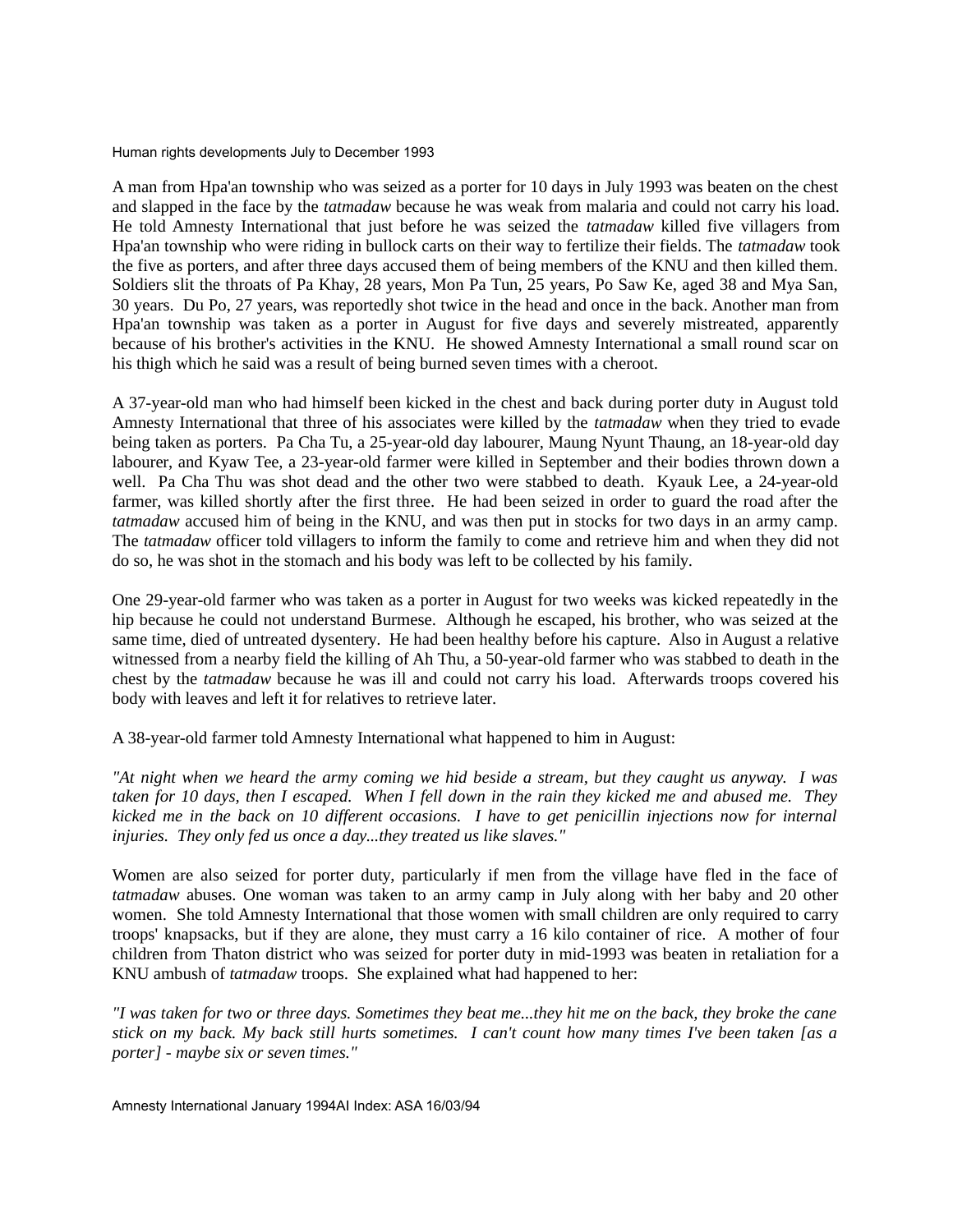Torture and ill-treatment also occurs outside the context of forced portering. Karen civilians are at risk of being seized by the army in their fields and villages, accused of working for the KNU, and subjected to torture or ill-treatment. A man from Hlaingbwe town was tortured by the security forces during his imprisonment in mid-1993 for working briefly in a civilian capacity for the KNU. Security forces tied his hands behind his back and knocked eight of his teeth out with boots and a rifle butt. He told Amnesty International that over a two day period security forces rolled a wooden bar up and down his shins four times a day. He showed a large round discoloured mark on his shin which he said was a result of this commonly-used torture technique, known in Myanmar as "the iron road".

In October the army accused a farmer of being a KNU member, tied his hands behind his back, covered his head with a plastic bag, and then poured hot water into it. His wife said that he would have suffocated had she not intervened. She witnessed another relative being ill-treated by the *tatmadaw* in September who was also accused of belonging to the KNU. The man was seized by troops as he was clearing the forest and beaten and kicked before being released.

#### Burmese Muslim refugees

On 5 November a representative of the United Nations High Commissioner for Refugees (UNHCR) signed a Memorandum of Understanding with the SLORC in Yangon, which guaranteed UNHCR access to those Burmese Muslim refugees, sometimes known as Rohingyas, who are repatriated from Bangladesh to Myanmar's western Rakhine State.<sup>[8](#page-9-0)</sup> The agreement stipulates that "*UNHCR will be given access to all returnees; that the returnees will be issued with the appropriate identification papers and that the returnees will enjoy the same freedom of movement as all other nationals".* In addition, UNHCR and the World Food Programme will provide assistance to the returnees in the Rakhine State, and other aid programmes will be established which will benefit the whole population in resettlement areas. International UNHCR staff plan to begin operations in the Rakhine State in early 1994.

Amnesty International welcomes this important step taken by the SLORC, but remains concerned that those Burmese Muslims returning from Bangladesh, thousands of whom had been detained by the *tatmadaw* before fleeing the country, would be particularly at risk of a reoccurrence of human rights violations by the *tatmadaw*, including the arbitrary detention of civilians for forced labour and portering.

<span id="page-9-0"></span>8Over 250,000 Burmese Muslim refugees fled from Burma in 1991 and 1992, escaping torture, including rape, extrajudicial killings, and forced portering at the hands of the *tatmadaw*. For a further discussion please see *Union of Myanmar: Human rights violations against Muslims in the Rakhine (Arakan) State,* May 1992, AI Index 16/06/92) AI Index: ASA 16/03/94Amnesty International January 1994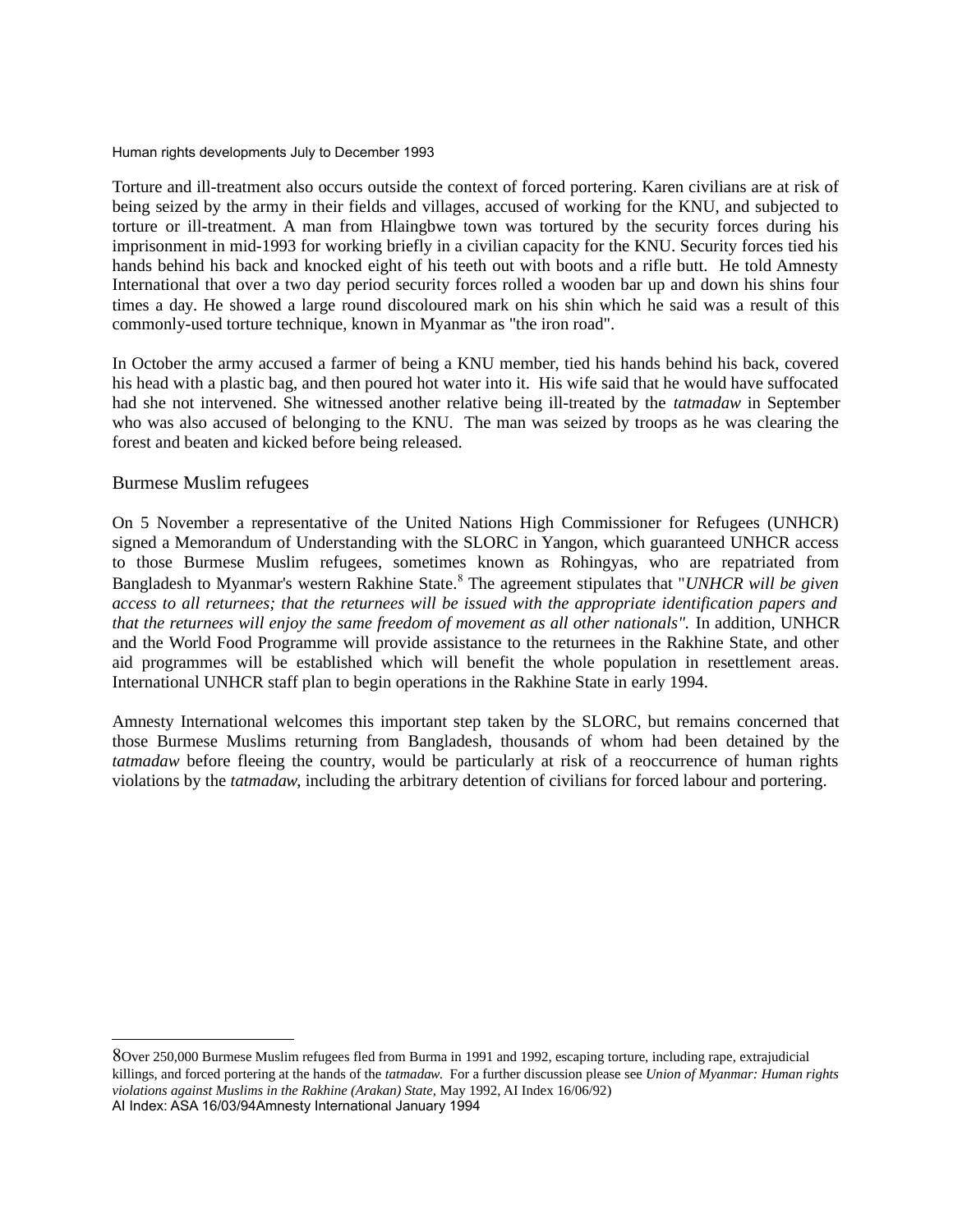## Activities of international human rights bodies

The United Nations Commission on Human Rights

In March 1993 the Commission on Human Rights adopted a resolution which extended the mandate of the Special Rapporteur on Myanmar for another year and strongly urged the Myanmar Government to restore respect for human rights and fundamental freedoms. The resolution also called on the Special Rapporteur, Professor Yozo Yokota, to report on the human rights situation in Myanmar to the 48th Session of the General Assembly and the Commission on Human Rights' 50th session in early 1994. To this end, Professor Yokota visited Myanmar from 9 to 16 November 1993, met with officials of the SLORC, visited Insein Prison in Yangon and travelled to areas in the Rakhine State where Burmese Muslim refugees are being repatriated from Bangladesh. During his visit to Insein Prison, he was able to meet only two political prisoners, retired General Tin U and Dr Aung Khin Sint. In a 25 November interview with the British Broadcasting Corporation (BBC) he stated that he was disappointed he could not meet with prisoners privately during the prison visit. Professor Yokota also noted that during his trip to Myanmar he could only meet two released political prisoners privately, both of whom expressed fears that their visit would become known to the SLORC.

On 27 October the United Nations issued Professor Yokota's Report, written before his trip to Myanmar. It summarized allegations of such human rights violations as arbitrary detention; torture; cruel, inhuman or degrading treatment; "disappearances"; summary or arbitrary execution; and forced portering. The report also set out the SLORC's response to these allegations, which included categorical denials of summary and arbitrary executions and human rights violations in the context of forced portering by the Myanmar security forces. In reference to the arrests and sentencing of Dr. Aung Khin Sint, Than Min, Ma Thida and nine other NLD activists, the SLORC responded by stating that "*Legal Action was taken against the following persons...for infringing the existing laws.*" The response also included the details of the laws under which the 12 were charged, but Amnesty International remains concerned that these laws were used to punish them for their peaceful political activities. In conclusion, the report expressed concern about recent political arrests and the use of emergency laws to impose long sentences of imprisonment and called on the SLORC to allow international observers at any future trials of those charged under emergency decrees.

On 24 November Professor Yokota made an oral statement to the Third Committee of the General Assembly, which, while welcoming certain improvements in the human rights situation, expressed concern about "*...many serious restrictions and grave violations of human rights and fundamental freedoms"*. He expressed his disappointment that the SLORC would not permit him to see Daw Aung San Suu Kyi or most other detained political leaders as well as most of those activists who had been released. He also stated that in spite of releases of political prisoners in the last 18 months, some 500 remained in detention.

Professor Yokota welcomed recent improvements, including the SLORC's withdrawal on 15 October 1993 from previous reservations they had made to Articles 15 and 37 of the Convention on the Rights of the Child. He also welcomed the SLORC's stated agreement to begin working with the International Committee of the Red Cross (ICRC) to train military officers in international humanitarian law and the four 1949 Geneva Conventions to which Myanmar acceded in August 1992. Professor Yokota will submit his final report to the 50th session of the Commission on Human Rights in early 1994.

Amnesty International January 1994AI Index: ASA 16/03/94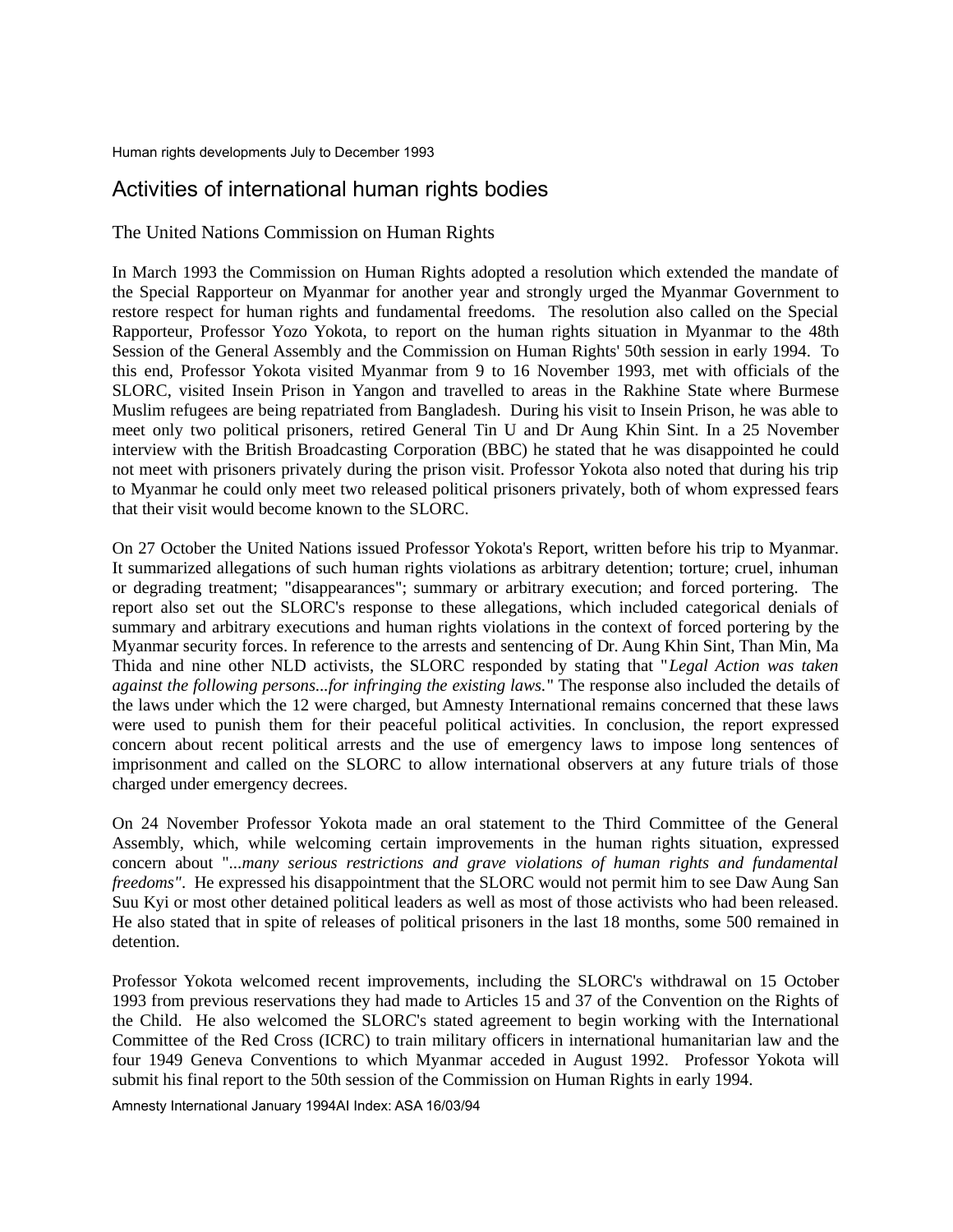On 6 December the General Assembly adopted without a vote a resolution which "*deplores the continued violations of human rights in Myanmar*" and also welcomes improvements as outlined by the Special Rapporteur on Myanmar. It expresses regret at "*the recent harsh sentences meted out to a number of dissidents*" and calls on the SLORC "*to put an end to violations of the right to life and integrity of the human being...*" In conclusion the resolution decided to continue dealing with the issue of human rights in Myanmar at the General Assembly's 49th session in 1994.

#### Other International Organizations

The Inter-Parliamentary Union (IPU), which is an international organization of representatives of "Sovereign States", initially took up the issue of detained parliamentarians in Myanmar in 1991. Although NLD candidates won over 80% of the parliamentary seats in the May 1990 general elections, they were never allowed by the SLORC to convene the National Assembly. When the NLD urged the SLORC to do so as soon as possible, the SLORC responded by arresting scores of NLD members of parliament-elect in late 1990 and early 1991, some 29 of whom remain imprisoned. In February 1991 Amnesty International made an initial submission to the Committee on the Human Rights of Parliamentarians of the IPU about their detention, and in March 1991 the Committee at its 52nd Session in Geneva adopted a resolution expressing concern about detained parliamentarians-elect in Myanmar. Amnesty International has continued to make submissions to the Committee, who at their quarterly meetings have adopted a series of resolutions asking the SLORC for further information and requesting an on-site IPU visit to Myanmar. To date a request for such a visit has not been granted, and Amnesty International urges the SLORC to allow the IPU full access to all detained parliamentarians in Myanmar.

The International Labour Organization (ILO), a specialized agency of the UN, convenes the International Labour Conference annually, which comprises representatives from workers' and employers' groups as well as governments. At the 80th International Labour Conference in Geneva in June 1993, Amnesty International raised its concerns relevant to the SLORC's implementation of the ILO Conventions Numbers 29 and 87 on forced labour and freedom of association respectively with the Committee on Application of Standards. The Myanmar Government has ratified both these Conventions; however, to Amnesty International's knowledge, it allows no independent trade union activity, in contravention of Convention No 87 on freedom of association and the right to organize. Amnesty International's concerns also relate directly to the forcible conscription of porters, who are frequently detained at their workplace or at army camps and are severely mistreated, even killed, and the arrest and imprisonment of trade unionists in Myanmar.<sup>[9](#page-11-0)</sup> Representatives of the SLORC told the Committee that new labour legislation would be drafted to replace the 1976 labour laws and denied categorically that workers were arrested or tortured. Concluding its debate, the Committee expressed its "*deep concern and firmly urged the Government to adopt, in the very near future, measures in legislation and practice to guarantee to all workers and all employers...the right to organize...*" The Committee also decided to include this case as a special paragraph in its report as a mark of its serious concern about the situation.

<span id="page-11-0"></span><sup>9</sup>Nay Lin, a youth organizer for the Federation of Free Trade Unions in Burma (FTUB), was arrested in December 1992 for putting up posters calling for the release of Aung San Suu Kyi. Please see *Myanmar: The climate of fear continues*, 8 October 1993 (AI Index ASA 16/06/93).

AI Index: ASA 16/03/94Amnesty International January 1994